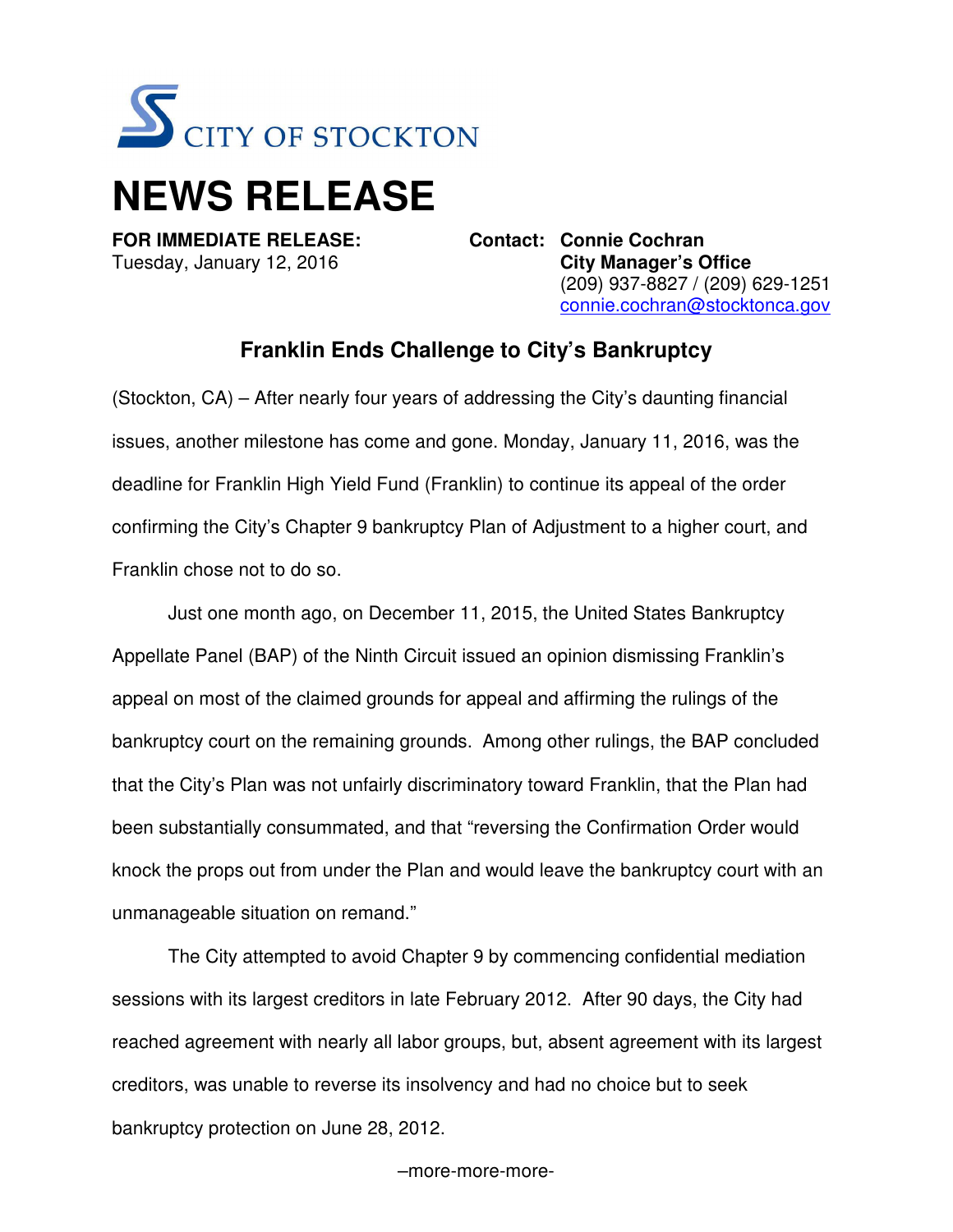## **City of Stockton News Release – Franklin Ends Challenge to City's Bankruptcy Tuesday, January 12, 2016 Page 2 of 3**

The confidential mediation continued throughout the bankruptcy case, and the City reached agreement with its labor groups, many creditors and all of its capital markets creditors except Franklin. On October 30, 2014, then-Chief Bankruptcy Judge Christopher Klein ruled that he would confirm the Plan of Adjustment, which was the City's bankruptcy exit plan.

 Two weeks later, Franklin requested that Judge Klein stay the City's bankruptcy exit pending the resolution of its appeal. Judge Klein rejected Franklin's request and signed the confirmation order on February 4, 2015. The City then made millions of dollars of payments to its creditors – including to over 1,000 retirees – transferred real estate assets to a new parking authority, and executed numerous documents that consummated the negotiated settlements with its major creditors. Those and other transactions meant that the City officially exited bankruptcy on February 25, with the Franklin appeal pending.

Franklin continued the appeal process. The confirmation decision by Judge Klein was reviewed by a panel of three bankruptcy judges, the BAP, and the panel heard arguments on November 19, 2015. The BAP issued its decision in less than a month, dismissing portions of Franklin's appeal and affirming the remainder of Judge Klein's rulings.

–more-more-more-